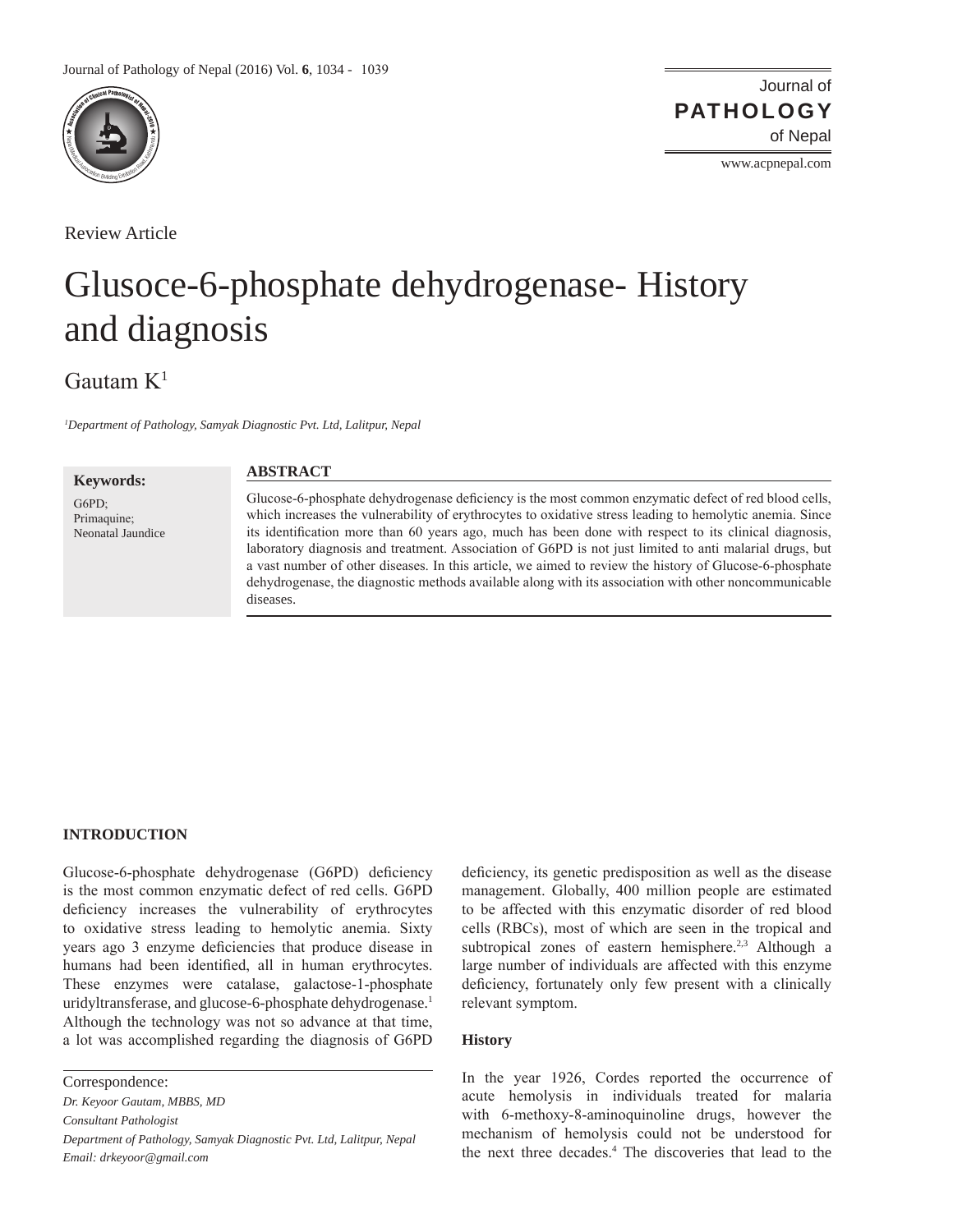| <b>Class</b> | <b>Residual enzymatic</b><br>activity | <b>Protein location</b>                       | <b>Clinical symptoms</b>                                     | Frequency and geo-<br>graphical distribution                   | <b>Type of mutation</b>                                 |
|--------------|---------------------------------------|-----------------------------------------------|--------------------------------------------------------------|----------------------------------------------------------------|---------------------------------------------------------|
| I            | $\leq$ 1% or not detectable           | Dimer interface Struc-<br>tural NADP          | Chronic hemolytic ane-<br>mia                                | Rare and without a pre-<br>cise geographical distri-<br>bution | G6PD-Buenos<br>Aires.<br>G6PD Durban                    |
| $\mathbf{H}$ | $<$ 10%                               | Dimer interface NADP<br>binding site          | Acute hemolytic anemia<br>fava beans and drug de-<br>pendent | Frequent and distributed<br>throughout the world               | G6PD-Mediterranean<br>G6PD-Cassano G6PD-<br>Santamaria  |
| III          | $10 - 60%$                            | Scattered throughout the<br>whole enzyme      | Occasionally acute he-<br>molytic anemia                     | Very frequent in malaria<br>areas                              | G6PD-A- G6PD-Seattle<br>G6PD-Canton<br>G6PD-<br>Rignano |
| IV           | 60-90% normal activity                | Neutral protein site                          | Asymptomatic                                                 | Undefined frequency                                            | G6PD-Montalbano<br>G6PD-Orissa                          |
| V            | $>110\%$ increased activity           | Neutral protein site or<br>promoter mutations | Asymptomatic                                                 | Undefined frequency                                            | Not reported                                            |
|              |                                       |                                               |                                                              |                                                                |                                                         |

**Table 1 : Classification of G6PD deficiencies following the WHO recommendations** 

recognition of G6PD deficiency were the result of several convergent events. The biochemical pathways through which red cells metabolize sugar were established.<sup>5,6</sup> The tools available then seem incredibly primitive today, but by 1950, virtually every step in red cell glycolysis was established. Secondly, the development of isotopic methods permitting the accurate estimation of red blood cell survival was essential. It was the <sup>51</sup>Cr method of labeling erythrocytes, first devised by Sterling and Gray to measure the red cell mass and subsequently adapted for measuring the cell survival, that set the stage for the studies that had to be performed.<sup>7</sup> Finally the circumstances surrounding World War II and the Korean War had created the necessity for the development of new, synthetic antimalarial drugs. The funding required to carry out the studies materialized from the United States Army. Volunteers serving sentences in the Illinois State Penitentiary at Joilet were selected for conducting the clinical investigation on understanding why 8-amino quinoline antimalarials caused hemolysis.<sup>6</sup> When normal volunteers were given 30 mg of primaquine daily, some developed acute hemolytic anemia; most did not. Did those who developed hemolytic anemia metabolized this 6-methozy-8-amino quinoline anitmalarial drug differently, or did their red ells differ in some manner? Development of 51Cr technique made it possible to answer this question. When 51Cr labeled cells form a primaquine-sensitive subject were transfused into a nonsensitive subject, primaquine administration resulted in rapid destruction of the labeled erythrocytes. But when 51Cr labeled cells from a non sensitive subject were transfused into a primaquine sensitive subject, they survived normally even when the host's red cells were being rapidly destroyed. These studies established clearly that sensitivity to the hemolytic effect of primaquine was due to an intrinsic defect of the erythrocyte.<sup>6</sup>

There were few morphological changes in the red cells of subjects undergoing primaquine-induced hemolysis, but Heinz bodies could be detected in the circulation before the onset of hemolysis. Heinz bodies can be induced in vitro by compounds such as phenylhydrazine or acetyl phenlyhydrazine, and we were able to show that the pattern

of in vitro Heinze body formation was quite different in sensitive and nonsensitive subjects.<sup>8</sup> This made it possible, for the first time, to detect primaquine sensitivity in vitro. The fact that iodoacetate and arsenite caused normal cells to behave like primaquine sensitive cells focused attention on the sulfhydryl groups of the erythrocyte. The amount of glutathione in the cells was diminished, and the ability of erythrocytes to maintain glutathione levels in the face of oxidative stress was abnormal.<sup>9</sup> Latter on Carson undertook a study of the reduction of glutathione by hemolysates. When it was found that hemolysates from primaquine sensitive men could not utilize glucose-6-phosphate to reduce glutathione, the more expensive NADPH was added as the hydrogen donor. This substrate could reduce glutathione in hemolysates from primaquine sensitive men, making it apparent that the primary defect was in the glucose-G-phosphate utilizing enzyme, G6PD.<sup>10</sup>

#### **Genetics and Classification**

G6PD enzyme is encoded by a human X-linked gene (Xq2.8) consisting of 13 exons and 12 introns, spanning nearly 20 kb in total; the first exon is noncoding, while the remaining 12 range from 120 to 235 bp. It has over 400 allelic variants know. These variants have been biochemically characterized based on: (a) the different residual enzyme activities, (b) electrophoretic mobility patterns, and (c) physiochemical or kinetic properties.<sup>11</sup> G6PD variants are grouped into five classes based on WHO guidelines (Table 1).

#### **Pathophysiology**

Red cells are vulnerable to injury by oxidants. Abnormalities in the hexose monophosphate shunt or glutathione metabolism resulting from deficient or impaired enzyme function reduce the ability of red cells to protect themselves against oxidative injuries, leading to hemolytic disease. As noted in Figure 1, G6PD reduces NADP to NADPH while oxidizing glucose-6-phosphate. NADPH then provides reducing equivalents needed for conversion of oxidized glutathione to reduced glutathione, which protects against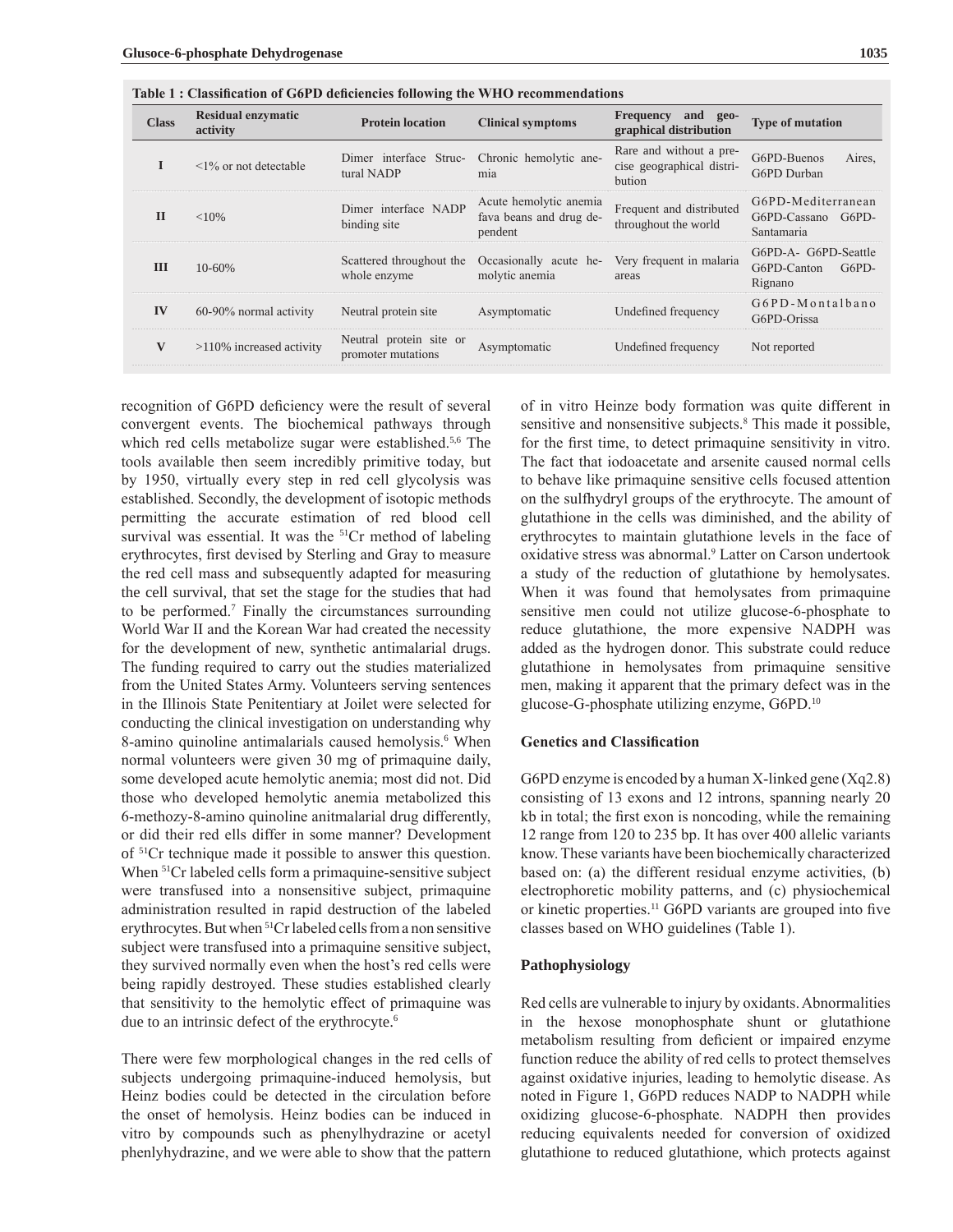| with G6PD deficiency    |  |
|-------------------------|--|
| Acetanilide             |  |
| Diaminodiphenyl sulfone |  |
| Furazolidone (Furoxone) |  |
| Glibenclamide           |  |
| Henna (Lawsone)         |  |
| Isobutyl nitrate        |  |
| Methylene blue          |  |
| Naphthalene             |  |
| Niridazole (Ambilhar)   |  |
| Nitrofurantoin          |  |
| Phenazopyridine         |  |
| Phenylhydrazine         |  |
| Primaquine              |  |
| Sulfacetamide           |  |
| Sulfanilamide           |  |
| Sulfapyridine           |  |
| Thiazolesulfone         |  |
| Trinitrotoluene         |  |
| Urate oxidase           |  |
|                         |  |

**Table 2: Drugs and chemicals to be avoided by persons** 

oxidant injury by catalyzing the breakdown of compounds such as H2O2. In simpler terms, the disposal of H2O2, a potential oxidant, is dependent on the adequacy of reduced glutathione (GSH), which is generated by the action of NADPH. The synthesis of NADPH is dependent on the activity of G6PD.<sup>11</sup>

### **Clinical spectrum of G6PD deficiency**

The clinical spectrum of G6PD deficiency has been identified in a vast number of conditions. Clinical manifestations depend on the degree of the enzyme deficiency, which in turn is determined by the characteristics of the G6PD variant. Majority of individuals are asymptomatic and do not have hemolysis in the steady state. They have neither anemia, evidence of increased red blood cell destruction, nor an alteration in blood morphology, although a modest shortening of RBC survival can be demonstrated by isotopic techniques. However, episodes of acute hemolysis with hemolytic anemia may be triggered by medications, certain foods, and acute illnesses, especially infection.12

# **Drug induced hemolysis**

The hemolytic effect of primaquine in G6PD deficient individuals were already established. But later on it was realized that the spectrum of drugs that caused hemolysis was much more than that had been anticipated. Transfusing labeled red cells from a few primaquine sensitive donors into a larger number of nonsensitive recipients and then challenging the sensitive cells with a variety of drugs made it possible to quantitate the extend to which each drug produced hemolysis.6,13,14 Table 2 lists drugs that have been

shown to be capable of producing clinically significant hemolytic anemia in doses that are normally used. Table 3 indicates qhich drugs can be given safely to most patients with G6PD deficiency.<sup>15,16</sup>

#### **Foods inciting hemolysis**

Certain foods can induce hemolysis in a G6PD deficient individual. Intravascular hemolysis induced by ingestion of fava beans, known to as favism, is a well know cause and is seen predominantly in young males age 1 to 5 years. Symptoms include headache, back pain, chills, fever within 24 hours of ingestion, followed by hemoglobinuria and jaundice. An important thing to be noted is that all patient with favism are G6PD deficient, but many G6PD deficient individuals can eat fava beans with impunity. Thus, the deficiency is a necessary but not sufficient cause of hemolysis. It has been suggested that the glycosides divicine and isouramil are the components of the bean responsible for a hemolysis, but there is no rigorous proof that this is the case, and the additional factor that makes a minority of G6PD deficient individuals develop hemolysis when they ingest the bean is still unknown, although it is probably inherited.

# **Infection**

Infection is the most common cause of acute hemolysis in G6PD-deficeinet persons, although the exact mechanism by which this occurs is unknow. Leukocytes may release oxidants during phagocytosis that cause oxidative stress to the erythrocytes; however, this explanation alone would not account for the variety of infections associated with hemolysis in G6PD deficient persons. The most common infections agents causing hemolysis include Salmonella, Escherichia coli, beta-hemolytic streptococci, rickettsial infections, viral hepatitis, and influenza A.<sup>17</sup>

# **Neonatal Jaundice**

Anemia and jaundice are often first noted in neonates with severe G6PD deficiency. The principle cause of neonatal icterus in G6PD deficient infants is the inability of the liver to adequately conjugate bilirubin. This problem is compounded when the infant also inherits the UDP glucuronosyl transferase promoter polymorphism that is associated with Gilbert disease. As noted, hyperbilirubinemia is likely secondary to impairment of bilirubin conjugation and clearance by the liver leading to indirect hyperbilirubinemia. G6PD deficiency can lead to an increased risk and earlier onset of hyperbilirubinemia, which may require phototherapy or exchange transfusion. In certain populations, hyperbilirubinemia secondary to G6PD deficiency results in an increased rate of kernicterus and death, whereas in other populations this has not been observed. This may reflect genetic mutations specific to different ethnic groups.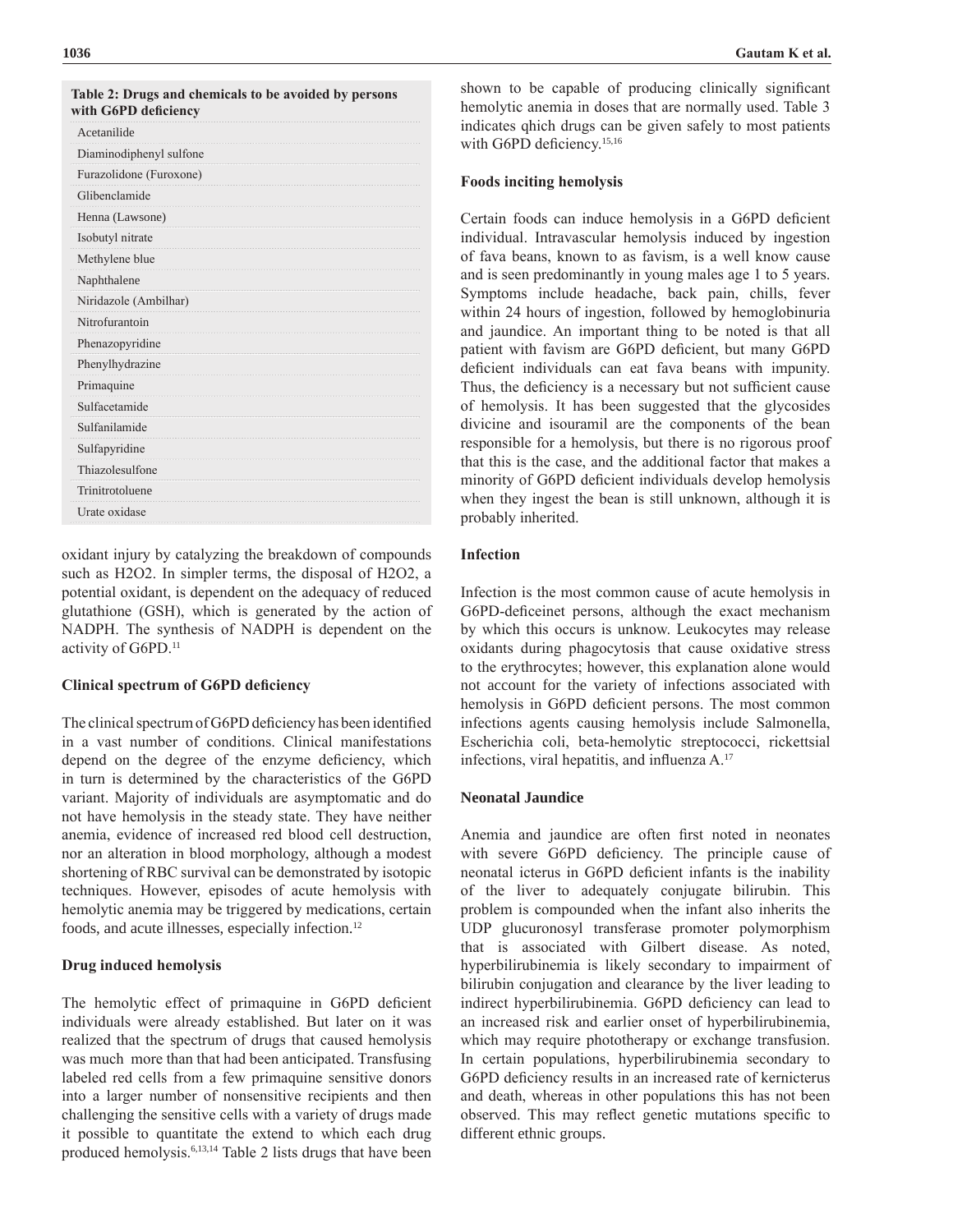**Table 3: Drugs that probably can be safely given in normal therapeutic doses to G6PD-deficient patients without nonspherocytic hemolytic anemia**

| Acetaminophen              |  |  |
|----------------------------|--|--|
| Acetophenetidin            |  |  |
| Acetylsalicylic acid       |  |  |
| Aminopyrine                |  |  |
| Antazoline                 |  |  |
| Antipyrine                 |  |  |
| Ascorbic acid              |  |  |
| Benzhexol                  |  |  |
| Chloramphenicol            |  |  |
| Chlorguanidine             |  |  |
| Chloroquine                |  |  |
| Colchicines                |  |  |
| Diphenyldramine            |  |  |
| Isoniazid                  |  |  |
| L-dopa                     |  |  |
| Menadione sodium bisulfate |  |  |
| p-Aminobenzoic acid        |  |  |
| p-Aminosalicylic acid      |  |  |
| Phenylbutazone             |  |  |
| Phenytoin                  |  |  |
| Probenecid                 |  |  |
| Procainamide hydrochloride |  |  |
| Pyrimethamine              |  |  |
| Quinine                    |  |  |
| Spectromycin               |  |  |
| Sulfacytine                |  |  |
| Sulfadiazine               |  |  |
| Sulfametazine              |  |  |
| Sulfamethoxazole           |  |  |
| Sulfamethoxypyridazine     |  |  |
| Sulfisoxazole              |  |  |
| Tiaprofenic acid           |  |  |
| Trimethoprim               |  |  |
| Tripelennamine             |  |  |
| Vitamin K                  |  |  |
|                            |  |  |

## **Congenital nonspherocytic hemolytic anemia and chronic hemolysis**

Chronic hemolysis is not characteristic of most individuals with G6PD deficiency, but those with severe deficiency can have chronic hemolysis with or without chronic anemia. Variants that produce chronic hemolytic anemia are referred to as class I variants. These individuals have such severe G6PD deficiency that they may have hemolysis even in the absence of oxidant injury from medications or illnesses.<sup>18,19</sup>

These individuals may also be referred to as having congenital nonspherocytic hemolytic anemia. The term nonspherocytic is somewhat of a misnomer, since these

individuals may have spherocytes on the pheripheral blood smear. However, this term is useful in distinguishing individuals with G6PD deficiency, in whom spherocytes are relatively infrequent at baseline, from those with hereditary spherocytosis, in whom spherocytes are abundant. The severity of hemolysis varies, causing mild hemolysis to transfusion dependent anemia. Exposure to oxidative stress can cause acute hemoysis in these persons.<sup>20</sup>

# **Cardiovascular disease**

The clinical effects of G6PD deficiency on the heart remains largely unexplored despite it being the most common known enzyme deficiency in the world. Although studies suggest that G6PD deficiency may decrease superoxide production in failing myocardium and that G6PD deficiency may decrease the risk of developing coronary heart disease, recent studies in mice indicate increased oxidative stress in G6PD deficient failing myocardium and that G6PD deficiency adversely affects the development of heart failure.

The effects of G6PD deficiency on the development and progression of heart failure in human patients could be explored by screening hypertensive patients for G6PD deficiency and then following these patients over an extended period to see whether g6PD deficiency affects the development of heart failure in these patients. Another study could examine G6PD deficient patients who have already developed heart failure to determine whether G6PD deficiency positively or negatively affects prognosis. Thus



*Figure 1: : Role of glucose-6-phosphate dehydrogenase in defense against oxidant injury.*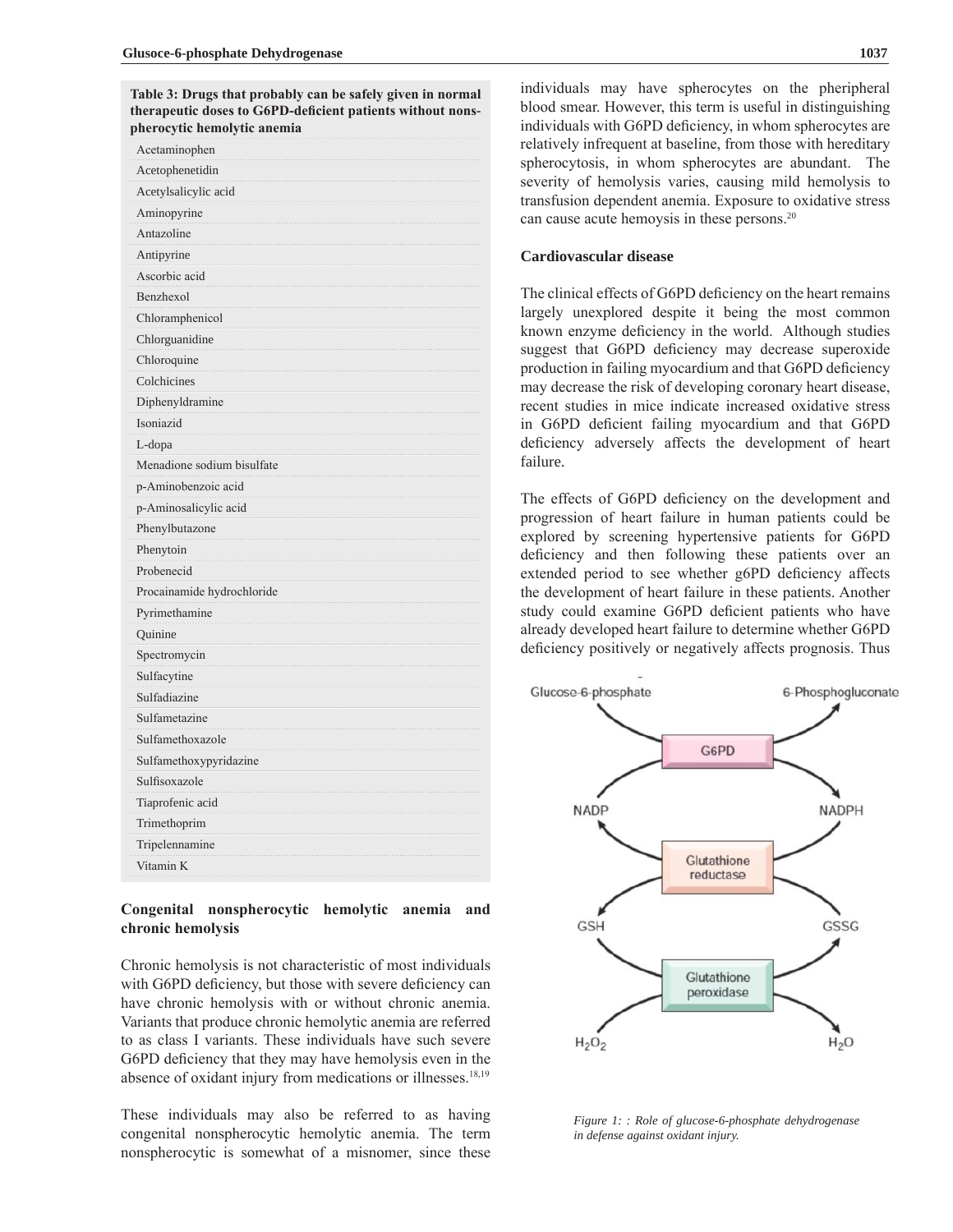the development of heart failure should be examined in G6PD deficient patients. Overall, G6PD deficiency may decrease the rate of cardiovascular disease development among humans through its effect on atherogenesis.<sup>21</sup>

Meloni has concluded that subjects with G6PD deficient phenotype are less prone to coronary heart disease (CHD). They suggest that such a protective effect may be ascribable to a reduced 3-hydroxy-3-methylglutaryl-coenzyme A reductase (HMG-CoA R) activity, a statin-like effect, as well as to a downregulation in NADPH oxidase activity with a consequent reduction in oxygen free radical production.<sup>22</sup>

#### **G6PD activity in Diabetic patients**

Diabetes mellitus is a common and complicated disease. Activities of enzyme G6PD is important in preventing its complications. Unsuitable control of blood glucose decreases G6PD activity and increases diabetes mellitus complications. This issue itself aggravates diabetic injury due to inappropriate antioxidation process. Simultaneous dyslipidemia and obesity may intensity the effect of hyperglycemia and oxidative stress. G6PD activity level can reflect the gylcemic control, and even predict subsequent complications while they are not present Literature has shown that G6PD mean activity in diabetics is significantly lower than non diabetics. Various studies have concluded that reduced activity of G6PD is a risk factor for DM. Since diabetic patients simultaneously suffer from other endocrine problems like dyslipidemia, it is worthy to evaluate the impact of such associated abnormalities on G6PD activity. Comparing G6PD activity between dyslipidemic and non dyslipidemic patients within diabetics and comparing G6PD activity between non diabetic and dyslipidemic diabetic patients, the researchers showed that its activity was significantly lower in dyslipidemic patients.<sup>23</sup>

On the other hand studies have also concluded that G6PD deficiency showed a trend for protection against diabetes with proliferative diabetic retinopathy. Further experimental and clinical studies are necessary for a better understanding of the mechanism by which G6PD deficiency may affect diabetes and its retinal vascular complications.<sup>24</sup>

#### **Laboratory Tests**

Enzymatic evaluation: The WHO recommends the diagnosis of G6PD deficiency utilizing universal tests, mainly based on the generation of NADPH from NADP.

Semiquantitative assays are as follows: (i) fluorescent spot test, which is rapid, simple, sensitive and inexpensive. This test method is used in countries where G6PD deficiency is both frequent and malaria endemic, before starting treatment with antimalarial drugs, such as primaquine. A variant of the spot test, not requiring the sue of an ultraviolet lamp but a naked eye evaluation, allows the larger population screening in the tropical areas. (ii) other screening tests

available which determine the NADPH concentration indirectly, by measuring the reduced methemoglobin levels produced after NADPH oxidation. (iii) Finally, the Heinz body examination and GSH stability test may be employed to distinguish G6PD deficient from normal individuals.

For a biochemical definitive diagnosis, a quantitative analysis is mandatory done by spectrophootometry. Diagnostic issues can arise when G6PD activity is measured after or during an episode of acute hemolysis, or in the presence of high blood reticulocyte count, being the reticulocytes activity about five times higher than that of old RBCs, resulting in a false negative result. Because protein synthesis is absent in RBCs, the activity of G6PD, and of other enzymes gradually decreases during RBCs aging, which will be selectively destroyed. If any acute intravascular hemolytic G6PD dependent anemia is suspected, any potentially dangerous drugs must be discontinued and the test should be rerun 10-15 days after, or later, if the patient has been transfused. In these cases, genetic analysis or family study, when available, can improve the diagnostic tool. For a complete diagnostic assessment of the G6PD deficiency rate, the following laboratory parameters are also important: RBCs and reticulocyte counts, total and indirect plasma bilirubin, plasma iron and lactate dehydrogenase levels, serum haptoglobin and urine hemoglobin concentration.<sup>11</sup>

#### **Molecular diagnosis**

Molecular analysis may be useful for population screening, family studies, or parental diagnosis, although this approach is not used routinely. For a correct laboratory practice, the molecular diagnosis of G6PD deficiency should employ two analytical steps: 1) a first screening level, to research the most frequent mutations belonging to a specific geographical area. In this case, a PCR coupled to RFLP represents a rapid valid, and reliable molecular screening approach; 2) a second level, based on the whole gene sequencing, finalized to the identification of the less frequent, or novel, mutation. 25

DNA based test for the screening of the most frequent mutations in a specific geographical area can be used as an alternative tool to the biochemical assay. The costs for chemicals dedicated to molecular test are comparable to those used for the enzyme assay. In the future, more advance systems should be utilized to improve the efficiency of the molecular assay.<sup>11</sup>

# **CONCLUSION**

G6PD deficiency is one of the most common enzyme defect of red cells which has been studied for more than 50 years since its identification. Point of care testing has helped in screening individuals prior to administration of malarial drugs. Molecular testing has been important in identifying the different variants which have clinical significance.